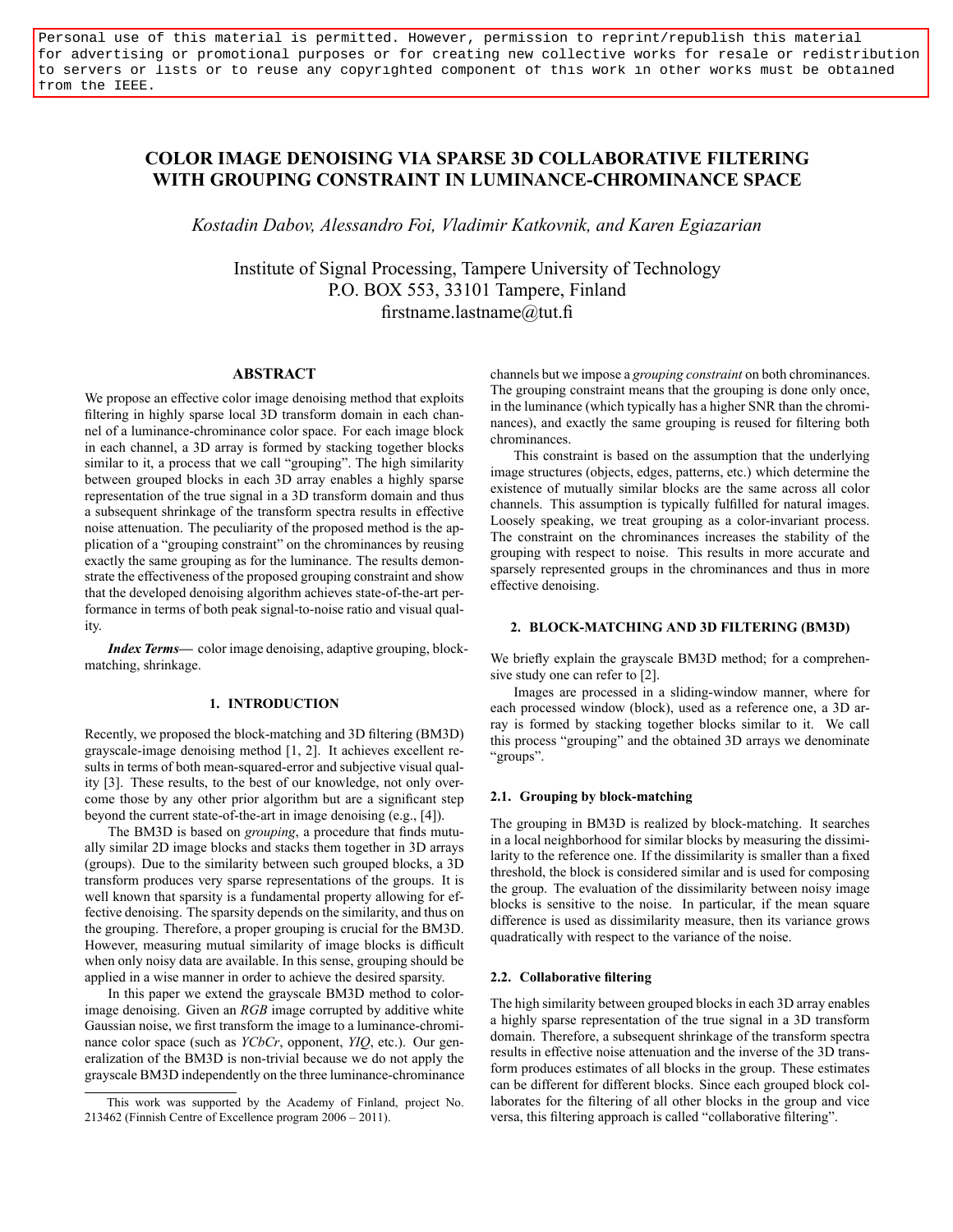

Fig. 1. Flowchart of the proposed color-image denoising method. Operations surrounded by dashed lines are repeated for each reference block.



Fig. 2. The top row contains noise-free  $Y$ ,  $Cb$ , and  $Cr$  channels of a fragment of House and the bottom row contains corresponding noisy ones (noise with standard deviation 22 is added in RGB space). Block-matching in the luminance  $Y$  is illustrated by showing a reference block (denoted by `R') and the ones matched as similar to it; the same matched locations are used for both chrominances due to the grouping constraint.

### 3. GROUPING CONSTRAINT ON THE CHROMINANCES

Let us perform a luminance-chrominance transformation of an RGB natural image corrupted by independent noise, denoting the luminance with  $Y$  and the chrominances with  $U$  and  $V$ . We consider in particular the YCbCr and opponent color transformations, whose transform matrices are respectively

$$
A_{YCbCr} = \begin{bmatrix} 0.30 & 0.59 & 0.11 \\ -0.17 & -0.33 & 0.50 \\ 0.50 & -0.42 & -0.08 \end{bmatrix}, \quad A_{opp} = \begin{bmatrix} \frac{1}{3} & \frac{1}{3} & \frac{1}{3} \\ \frac{1}{\sqrt{6}} & 0 & \frac{-1}{\sqrt{6}} \\ \frac{1}{3\sqrt{2}} & \frac{-\sqrt{2}}{3} & \frac{1}{3\sqrt{2}} \end{bmatrix}.
$$
 (1)

Due to properties of the underlying natural color image, such as high correlation between its  $R$ ,  $G$ , and  $B$  channels, the following observations can be made:

- *Y* has higher SNR than  $U$  and  $V$  (decorrelation of the  $R$ ,  $G$ , and *B* channels);
- Y contains most of the valuable information (edges, shades, objects, texture patterns, etc.);
- $\bullet$  *U* and *V* contain mostly low-frequency information (very often these channels come from undersampled data);

• iso-luminant regions with variation only in  $U$  and  $V$  are unlikely.

A naive, straightforward way to use the BM3D for color-image denoising would be to apply it separately on each of the Y, U and  $V$  channels. This approach would suffer from the lower SNR in the chrominances since the grouping is quite sensitive to the level of noise. Because a proper grouping is essential for the BM3D, we propose to perform the grouping only once for Y and reuse exactly the same grouping when applying BM3D on  $U$  and  $V$ . That is, we impose a grouping constraint on the chrominances based on the assumption that if the luminances of two blocks are similar, then their chrominances are also similar. An illustration of block-matching in the luminance (in YCbCr color space) is given in Figure 2. The observations that we made earlier about the  $Y$ ,  $U$ , and  $V$  channels can be confirmed from this figure (e.g.  $Y$  has a higher SNR than both  $U$ and V, and it also contains the most valuable information about the image structures).

Furthermore, given that grouping by block-matching takes approximately half of the execution time of the BM3D, the grouping constraint enables a computational reduction of approximately one third as compared to applying the grayscale BM3D separately on Y,  $U$  and  $V$ .

# 4. C-BM3D ALGORITHM FOR COLOR-IMAGE DENOISING

We consider a noisy RGB image  $z_{rgb}$  modeled as  $z_{rgb} = y_{rgb} + \eta_{rgb}$ , where  $y_{rgb} = [y_R, y_G, y_B]$  is the true image and  $\eta_{rgb} = [\eta_R, \eta_G, \eta_B]$ is independent Gaussian noise, where  $\eta_C(\cdot) \sim \mathcal{N}(0, \sigma_C^2)$  for  $C =$ R, G, B; the variances  $\sigma_R^2$ ,  $\sigma_G^2$ , and  $\sigma_B^2$  can be different. Following is the proposed algorithm, denominated Color-BM3D (C-BM3D), whose flowchart is shown in Figure 1.

- 1. Transform  $z_{rgb}$  to a luminance-chrominance space, the result is  $z_{\text{yuv}} = [z_Y, z_U, z_V]$ . The applied transform is not restricted; e.g., YCbCr, opponent, or others can be used.
- 2. Obtain the basic estimate, denoted  $\widehat{y}_{\text{yuv}}^{\text{basic}} = [\widehat{y}_{Y}^{\text{basic}}, \widehat{y}_{U}^{\text{basic}}, \widehat{y}_{V}^{\text{basic}}]$ .
	- (a) *Block-wise estimates*. For each block in  $z<sub>Y</sub>$ , do the following. Use block-matching to find the locations of the blocks in  $z<sub>Y</sub>$  that are similar to the currently processed one. For each of the  $Y$ ,  $U$ , and  $V$  channels, form a 3D array (group) by stacking blocks located at the obtained locations in  $z<sub>Y</sub>$ ,  $z<sub>U</sub>$ , and  $z<sub>V</sub>$ , respectively. Subsequently,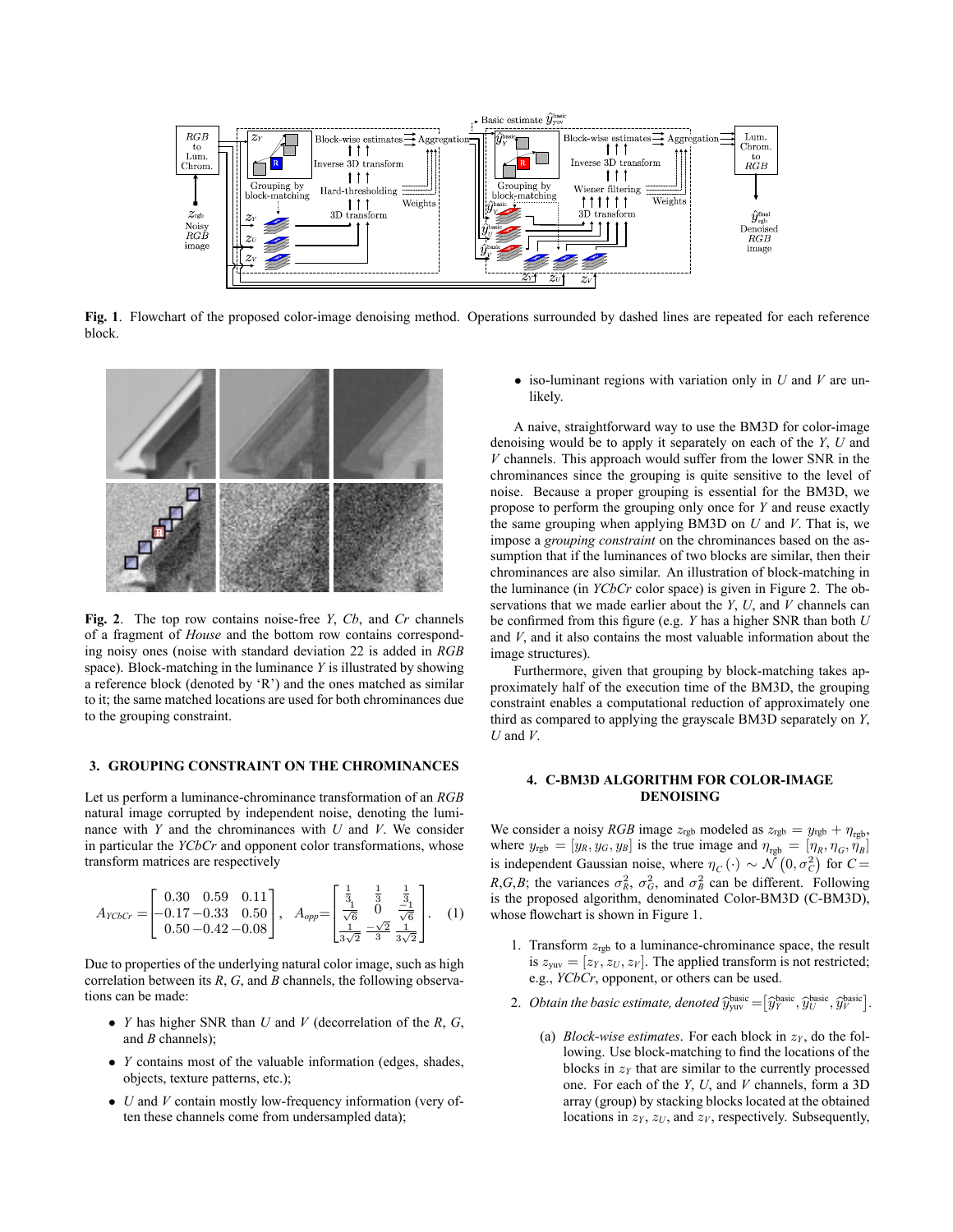|                        | Lena $(512\times512$ RGB) |       |       | Peppers $(512\times512$ RGB) |       |       |       | <i>Baboon</i> $(512\times512$ RGB) |       |       |       |       |
|------------------------|---------------------------|-------|-------|------------------------------|-------|-------|-------|------------------------------------|-------|-------|-------|-------|
| <b>Method</b>          |                           |       | 20    | 25                           | 10    |       | 20    |                                    | 10    |       | 20    | 25    |
| $C-BM3D$ (proposed)    | 35.22                     | 33.94 | 33.02 | 32.27                        | 33.78 | 32.60 | 31.83 | 31.20                              | 30.64 | 28.39 | 26.97 | 25.95 |
| P.wise SA-DCT $[5, 6]$ | 34.95                     | 33.58 | 32.61 | 31.85                        | 33.70 | 32.42 | 31.57 | 30.90                              | 30.62 | 28.33 | 26.89 | 25.86 |
| ProbShrink-MB [7]      | 34.60                     | 33.03 | 31.92 | 31.04                        | 33.44 | 32.05 | 31.12 | 30.35                              | 30.17 | 27.83 | 26.38 | 25.27 |
| VMMSE [8]              | 34.02                     | 31.89 | 30.24 | 28.88                        | 33.12 | 31.13 | 29.67 | 28.45                              | 30.68 | 28.24 | 26.63 | 25.36 |

Table 1. Comparison of the output PSNR of a few denoising methods.

for each of these three formed groups, apply a 3D transform, attenuate the noise by hard-thresholding its transform spectrum, and invert the 3D transform to produce estimates of all grouped blocks.

- (b) Aggregation. Compute each of  $\hat{y}_Y^{\text{basic}}$ ,  $\hat{y}_Y^{\text{basic}}$ , and  $\hat{y}_Y^{\text{basic}}$ by a weighted average of the obtained block-wise estimates corresponding to the  $Y$ ,  $U$ , and  $V$  channels, respectively.
- 3. Obtain the final estimate  $\hat{y}_{\text{yuv}}^{\text{final}}$ , by using  $\hat{y}_{\text{yuv}}^{\text{basic}}$  to further im-<br>namely be examine and to nother adhologentius Wisner fil prove the grouping and to perform collaborative Wiener filtering.
	- (a) *Block-wise estimates*. For each block in  $\hat{y}_2^{\text{basic}}$ , do the following. Use block-matching to find the locations of the blocks in  $\hat{y}^{\text{basic}}$  that are similar to the currently processed one. For each of the  $Y$ ,  $U$ , and  $V$  channels, form a pair of 3D arrays by stacking blocks located at the obtained locations in  $z_y$  and  $\widehat{y}_y^{\text{basic}}$ ,  $z_y$  and  $\widehat{y}_y^{\text{basic}}$ and  $z_V$  and  $\hat{y}_V^{\text{basic}}$ , respectively. This results in the formation of six 3D arrays (groups). Subsequently, apply a 3D transform on each of these six 3D arrays and perform 3D Wiener filtering on the three noisy ones using the energy spectra of the ones from the basic estimate. Then, invert the 3D transform to produce estimates of all grouped blocks for each of the color channels.
	- (b) Aggregation. Compute  $\hat{y}_Y^{\text{final}}$ ,  $\hat{y}_Y^{\text{final}}$ , and  $\hat{y}_Y^{\text{final}}$  by a weighted average of the obtained block-wise estimates corresponding to the  $Y$ ,  $U$ , and  $V$  channels, respectively.
- 4. Obtain the final denoised image  $\hat{y}^{\text{final}}_{\text{rgb}}$  by transforming  $\hat{y}^{\text{final}}_{\text{yuv}}$  to RGB space.

We note that the shrinkage (hard-thresholding and Wiener filtering) uses the variance of the noise in each of the  $Y$ ,  $U$ , and  $V$  channels, which are computed by  $\left[\sigma_Y^2, \sigma_U^2, \sigma_Y^2\right]^T = A^2 \left[\sigma_R^2, \sigma_G^2, \sigma_B^2\right]^T$ , where  $A^2$  is the used luminance-chrominance transform matrix, e.g. Eq.  $(1)$ , whose elements are squared and where the superscript denotes transposition.

#### 5. EXPERIMENTAL RESULTS

The implementation of the C-BM3D algorithm used in the following experiments is publicly available<sup>1</sup> and it is based on the "Normal Profile" of the BM3D algorithm specified in [2] without any modification of its parameters. The computational complexity of the algorithm is quite reasonable; e.g., a  $256 \times 256$  *RGB* image is denoised for about 5 seconds on a 3 GHz Pentium PC. The used test color images are House, Lena, Peppers, F16, Baboon and the  $12<sup>th</sup>$  image from the Kodak PhotoCD dataset. In all experiments the

| $\sigma$ | Lena  | Peppers | Baboon | F16   | House | Kod. 12 |
|----------|-------|---------|--------|-------|-------|---------|
| 5        | 37.82 | 36.82   | 35.25  | 39.68 | 38.97 | 41.34   |
| 10       | 35.22 | 33.78   | 30.64  | 36.68 | 36.23 | 37.84   |
| 15       | 33.94 | 32.60   | 28.39  | 34.99 | 34.85 | 35.95   |
| 20       | 33.02 | 31.83   | 26.97  | 33.77 | 33.84 | 34.70   |
| 25       | 32.27 | 31.20   | 25.95  | 32.78 | 33.03 | 33.76   |
| 30       | 31.59 | 30.61   | 25.14  | 31.93 | 32.34 | 32.96   |
| 35       | 30.91 | 30.00   | 24.46  | 31.13 | 31.58 | 32.24   |
| 50       | 29.72 | 28.68   | 23.14  | 29.40 | 30.22 | 30.74   |
| 75       | 28.19 | 27.12   | 21.70  | 27.60 | 28.33 | 29.31   |

Table 2. Output PSNR of the proposed C-BM3D algorithm.

noise variance is the same for each of the  $R$ ,  $G$ , and  $B$  channels,  $\sigma_R^2 = \sigma_G^2 = \sigma_B^2 = \sigma^2$ . We always calculate the peak signal-tonoise ratio (PSNR) in the RGB space. Unless specified otherwise, we utilize luminance-chrominance transformation to the opponent color space.

In Table 2, we present peak signal-to-noise ratio (PSNR) results of the proposed algorithm, where the PSNR is computed in the RGB space. A comparison with other methods is given in Table 1; to our knowledge, [7, 6] represent the current state-of-the-art in colorimage denoising. One can see that the proposed algorithm outperforms all of the other methods for the three test images presented there, except for *Baboon* in the case of  $\sigma = 10$ .

Figure 3 shows a noisy ( $\sigma = 35$ ) House image and the corresponding C-BM3D estimate. Most of the image details are wellpreserved in the denoised image (e.g. edges, singularities, uniform areas) and in the same time there are almost no visible artifacts. The enlarged fragment in the same figure shows how effective is the proposed method for well structured details, such as the roof of the house.

### 6. DISCUSSION AND CONCLUSIONS

It is worth comparing the performance of the proposed C-BM3D versus the independent application of the grayscale BM3D on the individual color channels. Table 3 shows that the C-BM3D achieves  $0.2 - 0.4$  dB better PSNR than the independent application of BM3D on the opponent color channels and  $0.3 - 0.8$  dB better PSNR than the independent application of BM3D on the RGB channels. This improvement is not insignificant and shows the benefit of the proposed grouping constraint on the chrominances.

Although iso-luminant image regions with variation only in the chrominances are unlikely in natural images, we show such example in Figure 4 for YCbCr color space. The luminance of the swimsuit is nearly constant in contrast to the  $Cr$  chrominance channel that contains a sharp transition. Note also the significantly lower SNR of the chrominance channel as compared with the luminance. Because of the imposed grouping constraint, one can expect that the sharp transition in the chrominance is not well reconstructed. However,

<sup>1</sup>Matlab code available at www.cs.tut.fi/~foi/GCF-BM3D.